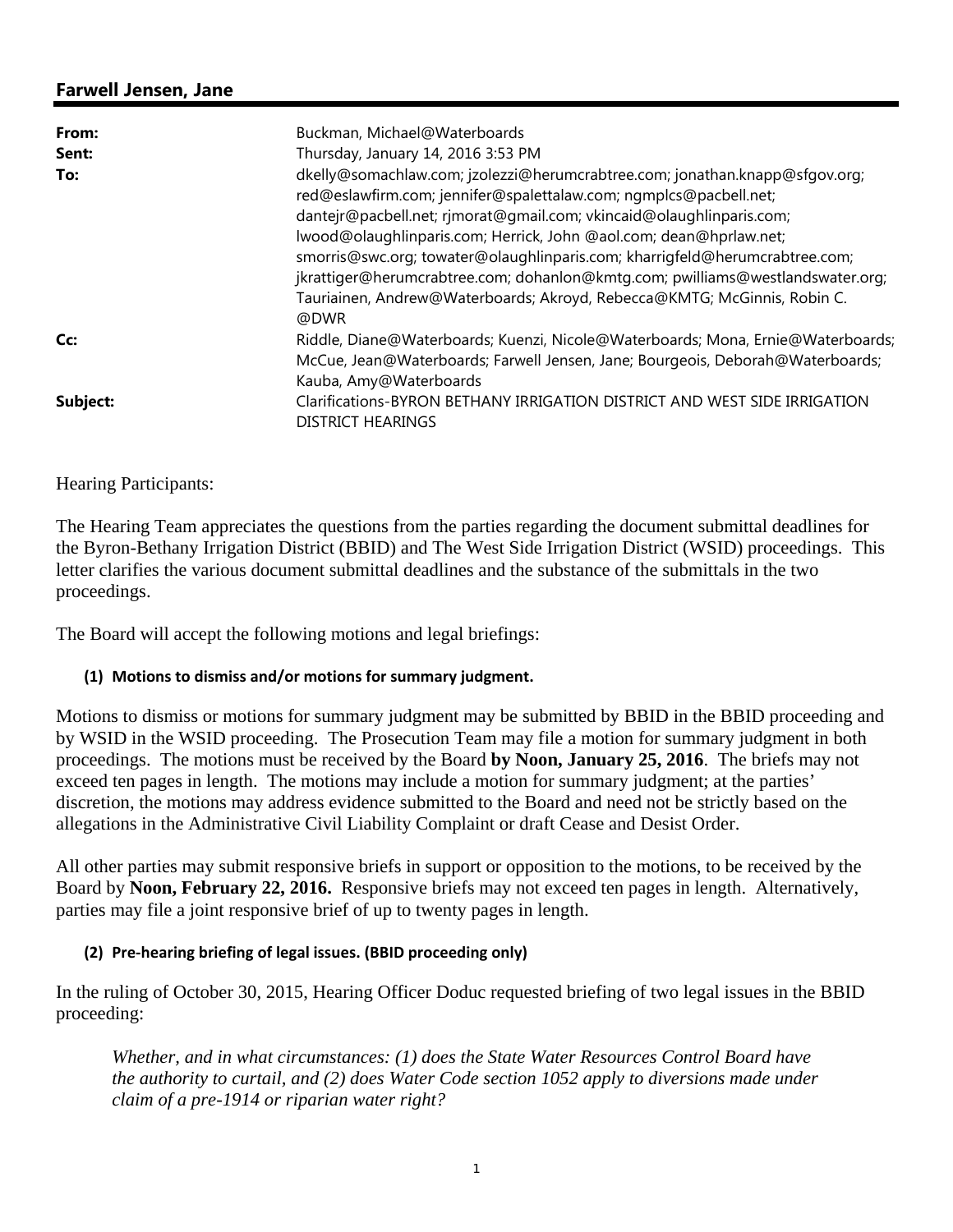The briefs should address the extent to which these legal issues are or are not relevant to and determinative of the Administrative Civil Liability Complaint issued against BBID. The briefs must be received by the Board by **Noon, January 25, 2016**. The briefs may not exceed ten pages in length. Alternatively, parties may file a joint brief of up to twenty pages in length.

The parties may submit responsive briefs, to be received by **Noon, February 22, 2016.** Responsive briefs may not exceed ten pages in length. Alternatively, parties may file a joint responsive brief of up to twenty pages in length.

The submission of these additional pre-hearing briefs regarding legal issues was authorized only in the BBID proceeding and only with respect to the listed issues. The parties may raise additional legal issues relevant to the WSID or BBID proceedings in their written opening statement, or in a motion to dismiss, motion for summary judgment, or response to a motion, as applicable.

# **(3) Motions in limine.**

The parties may submit motions in limine, to be received by the Board by **Noon, February 29, 2016**. All such motions must be submitted as a single document and may not exceed ten pages in length, total. Alternatively, parties may file motions jointly, not to exceed twenty pages in length.

The parties may submit responsive briefs in support or opposition to the motions, to be received by the Board by **Noon, March 4, 2016.** Responsive briefs may not exceed ten pages in length. Alternatively, parties may file a joint responsive brief of up to twenty pages in length.

# **(4) Written opening statements: Phase I, Phase II – BBID, and Phase II ‐ WSID.**

At this time, the hearing team anticipates that the parties may submit a separate written opening statement for each of the following phases of the proceedings: Phase I, Phase II-BBID, and Phase II – WSID. Written opening statements must be received by the Board by **Noon, February 29, 2016**. Each opening statement may not exceed ten pages in length. Alternatively, parties may file a joint opening statement of up to twenty pages in length. Opening statements should state the objectives of the case-in-chief, the major points that the proposed evidence is intended to establish, and the relationship between the major points and the key issues. Any policy-oriented statements by a party should also be included in the opening statement. The written opening statements may include legal arguments.

Any written response to opening statements should be included in the closing brief. The format for written opening statements may be addressed further at the pre-hearing conference on February 8, 2016.

### **(5) Closing briefs.**

In addition to the briefing papers described above, the hearing officers will allow submission of closing briefs. The phases of the proceedings to be addressed in each closing brief, page limits, and deadlines for these briefs will be set at the conclusion of the hearing in each of the proceedings, respectively. The parties should address only those facts and legal arguments previously raised. At this time, the hearing officers do not expect to allow responses to closing briefs.

All briefs must be double-spaced and in 12-point Arial, or equivalent, font. Three copies of each brief must be submitted to the State Water Board, and a copy must be served electronically on each of the other participants on the service list.